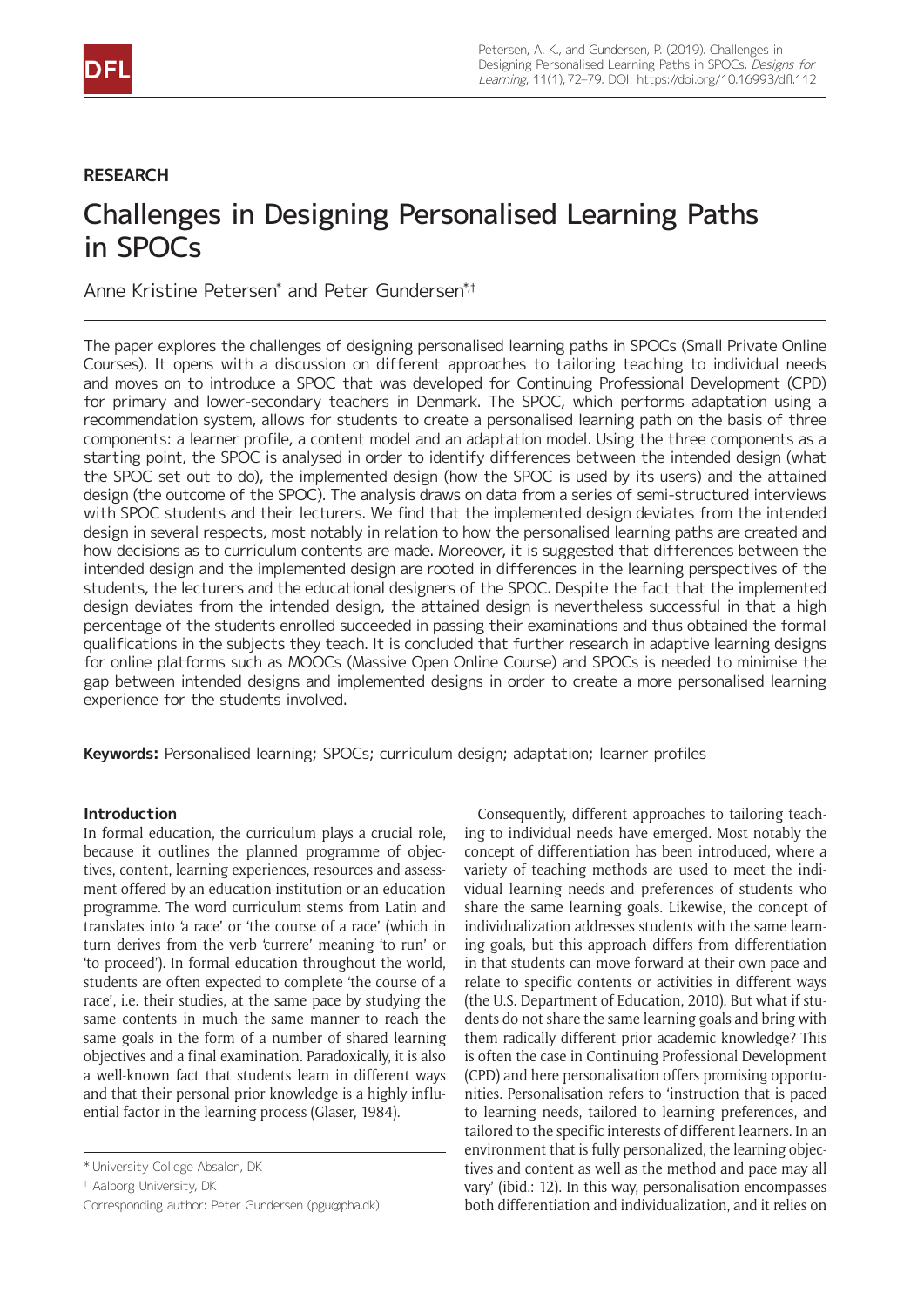the use of learning management systems, which can perform or support personalised adaptation. In a literature review on adaptive educational hypermedia by Akbulut and Cardak (2012), it is found that adaptive and personalised learning designs tend to have a positive effect on students' learning outcome.

One of the ways in which personalisation can be performed is through e.g. a Small Private Online Course (SPOC), which serves as the empirical context of the study presented here. A SPOC is a type of MOOC (Massive Open Online Course), but while MOOCs are both massive and open to (potentially) anyone, a SPOC is small and private, and is used as a supplement to classroom teaching rather than being a replacement for it (Fox, 2013). In effect, a SPOC is based on blended learning and only a limited number of students have access to the course. The empirical data analysed here stem from a SPOC developed within a Design-Based Research project to meet the needs for Continuing Professional Development (CPD) prompted by a national education reform, which requires that all teachers in the Danish primary and lower-secondary school hold a formal exam in the subjects they teach by 2020 or, alternatively, hold a positive validation of non-formal and informal learning. Thus, it is required that the solution, i.e. the SPOC, is flexible in relation to the students' working life as they are often employed as full-time teachers and that it takes into consideration that the students are experienced teachers who possess both professional knowledge and skills.

In this paper, we look into the challenges of designing a Small Private Online Course (SPOC) that provides the learner with a personalised learner pathway on the basis of a recommendation system. In a discussion on how to classify MOOCs, Conole (2013, 2014) proposes a classification framework consisting of twelve dimensions that are central for describing the nature of MOOCs and similar formats. One of the twelve dimensions mentioned in Conole's discussion is the dimension of learner pathways, which covers a continuum ranging from learner-centred to teacher-centred and highly structured.

Learner pathways are a particularly central feature to adaptive learning systems, which 'tend not to deliver flat, linear structured knowledge but leaning experiences driven by back-end algorithms' and '[…] analytics are also used to change and improve the course in the future' (Clark, 2013). Adaptive learning systems, such as the SPOC under study here, can be based on two different adaptation strategies: recommendation systems or guided navigation (Khribi et al., 2015). In a recommendation system, a range of possibilities is identified by the system based on a model of the learner or the learner's performance in the system. This means that the learner is free to choose whether or not to follow the recommendations provided by the system. In a guided navigation system, the contents that are irrelevant to the learner are hidden by the system, either because they do not comply with the model of the learner or because they do not match the learner's performance in the system (Gynther, 2016a; Gynther, 2016b). The adaptive SPOC under study here makes use of a recommendation system to create personalised learner pathways.

According to McKenney and others (McKenney et al., 2006; McKenney and Reeves, 2012), a three-level classification of the intended, implemented and attained designs can serve as a useful analytical tool for evaluating and redesigning educational designs. The intended design represents the original design intentions, the implemented design describes how lecturers and students actually use the design and the attained design includes the specific outcomes of the educational design in terms of e.g. students satisfaction, completion rates and grade scores (McKenney and Reeves, 2012). In the present study, the users' experiences with the SPOC are discussed in relation to the three design levels in order to answer the following research question: What are the experiences of students and lecturers in a personalised SPOC environment, and what differences can be identified between the intended, implemented and attained designs of the platform? With this question we aim at not only shedding light on how users of the SPOC experience this type of learning environment, but also on how design processes from initial idea through implementation and all the way to the reaction of the users can be viewed and analytically dissected.

In the following, we explain the methodological background of the project from which the SPOC was developed and illustrate how personalised learner pathways are identified in the SPOC on the basis of a recommendation system. Finally, we discuss the differences between the intended design (what the SPOC set out to do), the implemented design (how the SPOC is used by its users) and the attained design (the outcome of the SPOC).

## **Method**

The empirical data analysed in the paper derive from a Design-Based Research (DBR) (Amiel and Reeves, 2008) project in which a SPOC for continuing professional development for experienced teachers was developed. DBR is an approach to educational research that aims at developing solutions to real-life educational challenges in collaboration with practitioners through different types of interventions (Anderson and Shattuck, 2012).

The intervention under study here is the aforementioned SPOC, and the empirical data referred to stem from a series of semi-structured interviews with SPOC lecturers and focus group interviews with SPOC students. Approximately 20 interviews with 30 students and 10 SPOC lecturers were conducted throughout a 2-year period. The interview data were transcribed and thematically coded using key terms from the intended design and subsequently categorised as being in concurrence with or deviating from the intention of the SPOC. Examples of codes were: personalisation (in concurrence with/deviating from), competency profile, non-progressional and personalised recommendation. Another string of codes was related to the different parts of the SPOC i.e. the learner, content and adaptation model. Finally, different expressions of learner experiences were coded as they appeared through the interviews (i.e. concern, surprise, lack of motivation, confusion, etc.). The researchers involved met on a regular basis to discuss and analyse the learner experience categories, which were continuously bundled or split up, as a result of this work.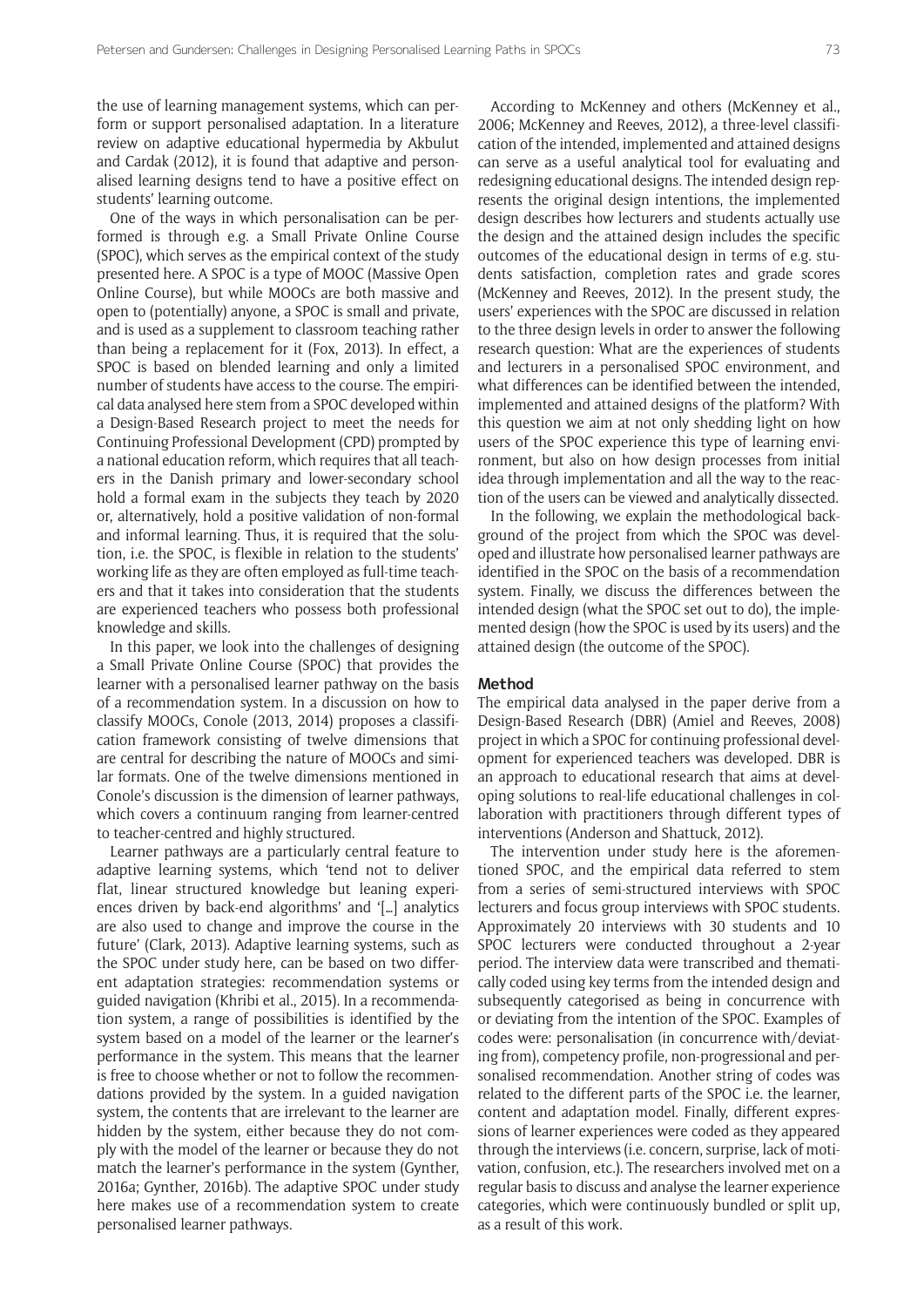The SPOC was the first of its kind both within the organization, but also in the field of professional teacher development in Denmark. Therefore, the project was in the initial phases regarded as a development study. This meant that the digital department spent all their time assisting the production of the content for the SPOC and not until recently provided tools for excerpting quantitative data material from the platform. In the early stages, few plugins were implemented as part of the MOODLE platform and the research team did not gain access to any of this data.

The lecturers were involved in the project as part of their work portfolio and the students interviewed were selected through a process were the researchers asked for informants during ongoing courses. The group of students to be interviewed was selected in order to ensure diversity of subjects represented among the volunteers. The students were studying the subjects Danish, Mathematics or English. To ensure anonymity, students are referred to as student A, student B, etc., and where applicable gendered pronouns are omitted.

#### **Theoretical Framework**

In his book, Out of Our Minds, Robinson discusses a distinct and in his view problematic principle in curriculum design throughout educational systems around the world: the manufacturing principle of linearity. It refers to the educational process as consisting of sequential stages, which are meant to logically build on one another, and the idea that the final outcomes can be predicted with reasonable reliability (Robinson, 2011). Embedded in this principle is the idea that education is essentially a preparation for something that will happen later on. Consequently, this approach to education focuses primarily on standardisation and conformity, and less on what the individual student is interested in. Like an assembly line, students are brought from room to room to be taught by different teachers specialised in separate disciplines. Students within academic systems are taught broadly the same contents, and they are assessed against common scales of achievement, with relatively few opportunities for choice or deviation (ibid.).

To some extent, the underlying principles of formal education described by Robinson can also be found in approaches to learning that are based on acquisition. This argument is further supported by Laurillard (2012) who claims that approaches based on acquisition are still among the most widely used approaches in formal education. Within this perspective, the teacher uses a transmission approach where the students play a relatively passive role by reading books, exploring websites, listening to podcasts, watching videos, etc. Language is the dominant form of presentation, whether the students acquire new knowledge through listening or reading. The strength of the approach lies in the exposure of expert ways of thinking and in building on the progressive development of ideas (ibid.). Furthermore, listening and reading can foster more active participation among a student group, such as engaging in discussions with lecturers or peers or working on assignments either in groups or individually. In this way, other approaches, such as learning through discussion or collaboration as described by Laurillard (2012), can

take up the dominant position. Although the approaches of learning through discussion and collaboration are often aligned, the latter poses the challenge of creating a joint reference, a product, to move to further exploration. Both, however, rely on the social aspect of learning as the most important part of learning activities as exemplified through discussion or small group sessions (ibid.). More importantly in relation to the challenges of linear thinking in curricula as discussed above, the social aspect of learning brings forth the preconceptions and prior knowledge that students bring with them to the learning situation, and it seeks to enable students to take control of their own learning by, for instance, letting them set their own learning goals.

On the one hand, using a one-size-fits-all curriculum that has been pre-designed for all students entering a course and which requires the students to passively acquire knowledge through expert presentations, is less than ideal. On the other hand, many would argue that factual knowledge is indeed required to scaffold students to, for instance, engage in collaborative learning activities and to design their own personalised learning paths. These seemingly opposing positions are further discussed below as the SPOC is analysed at three different design levels, namely at the level of the intended design, the implemented design and the attained design.

### **Three Levels of Design**

In a discussion on how curricula can be represented in different ways, van den Akker distinguishes between three curriculum levels referred to as the intended, implemented and attained curriculum (van den Akker, 2003). This three-level classification is interesting in relation to the focus of the present paper because, as McKenney and others argue (McKenney et al., 2006; McKenney and Reeves, 2012), it can also serve as a useful analytical tool for evaluating and redesigning educational designs. Thus, the intended design represents the design principles on the basis of which the design was originally developed, the implemented design describes how lecturers and students actually use the design and the attained design includes the specific outcomes of the educational design in terms of e.g. students satisfaction, completion rates and grade scores (McKenney and Reeves, 2012). Following this, evaluation of an educational design must test both the intended, implemented and attained designs, and the gaps that may exist between the three design levels.

In the following, we look into the three design levels of the SPOC in relation to three interrelated components that allow for adaptation within the design: a learner profile, a content model and an adaptation model.

### **The Intended Design**

In accordance with the intended design, the first public version of the SPOC comprises three components: a learner model, a content model and an adaptation model. The overall purpose of the SPOC was to provide to the students a personalised learning experience in order to increase their learning outcome, to decrease dropout rates and to deliver a highly flexible learning environment without increasing the costs related to teaching.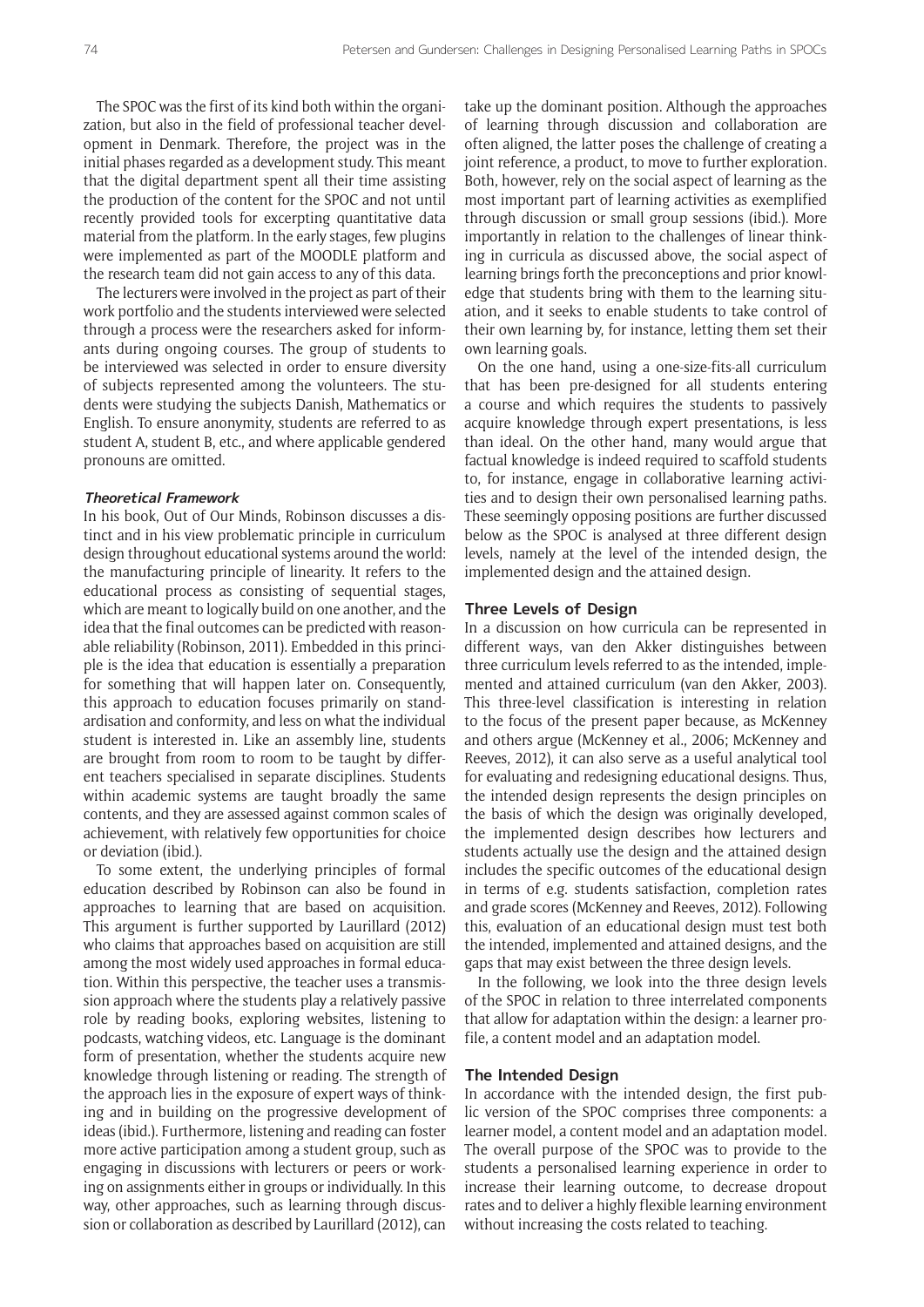### **Personalised learning experience**

The first component, the learner profile, refers to the identification of the student's competencies visualised in a competency profile. The purpose of the competency profile is to identify the parts of the curriculum that are already covered by the student's prior knowledge as well as the ones that are not. The learner profile and a recommended learning path for the student are created on the basis of an algorithm in order to support the student in identifying relevant course contents to study in the SPOC. The learner profile, which is illustrated in **Figure 1** below, is based on a digital self-assessment test carried out by the student, which is adjusted on the basis of a face-to-face self-assessment interview between the student and a lecturer. All the learning objectives of the course are covered in the digital self-assessment tool and in the face-to-face interview, and the learning objectives and the corresponding course contents are categorised into three categories: fully competent (percentage of the competencies met by the student), partially competent (percentage of the competencies that are partially met by the student) and not competent (percentage of the competencies that are not met) (see **Figure 1**).

The learner profile illustrated in **Figure 1** shows that the student is fully competent in relation to 46% of the curriculum (as measured against the learning objectives), partially competent in relation to 23% of the curriculum and insufficiently competent in relation to 31% of the curriculum. In sum, the student's studies are estimated to comprise of a total of 12 ECTS out of 30 ECTS.

The student is also provided with a more elaborated and detailed overview of the learning objectives that she is not able to meet. The overview also shows which academic contents the student should study in the SPOC in order to become fully competent in relation to the learning objectives that she is unable to meet.

The second component, the content model, refers to the structuring of learning objectives, topics to be studied and assignments to be solved. It divides the subject into smaller units, which are linked to different types of learning resources (e.g. videos, texts, quizzes, etc.). As a consequence, the academic contents of the various 30 ECTS subjects offered in the SPOC had to be deconstructed into smaller units so that a personalised match between the students' learner profiles and specific academic contents was possible. Thus, the idea of academic progression between the modules within a specific subject was abandoned to allow for personalised learning paths and, in principle, there is no shared starting point in the SPOC for the students.

The third and final component, the adaptation model, refers to the manner in which the learner profile and the academic contents are matched. The adaptive model is based on a recommendation system, which identifies the contents that are relevant to the student on the basis of her learner profile (the learner model). As opposed to adaptation based on guided navigation, the SPOC student is free to choose whether or not to follow the recommendations provided by the system as the contents rated as irrelevant by the system are still available to the student, even though they do not match her learner profile. In this way, the student is ultimately the one who controls the adaptation process. At the same time this means that there are no classes or larger study groups to facilitate discussion or collaboration. In order to face this challenge every student is placed in a study group, preferably formed by a lecturer, with students working at the same school and studying the same subject.

To sum up, the intended design of the SPOC aims at providing a personalised curriculum for each student. The personalised curriculum is identified by comparing the prior knowledge of the student to the learning objectives of a given subject as described in the national curriculum. The learner profile (exemplified in **Figure 1**) provides an overview of the student's competency gap in relation to the learning objectives and, moreover, it shows the estimated workload for the student. As such, the SPOC is based on personalisation rather than individualisation as the students are likely to pursue different learning objectives and engage with different academic contents.



**Figure 1:** Exemplification of a SPOC student's learner profile at the beginning of a course.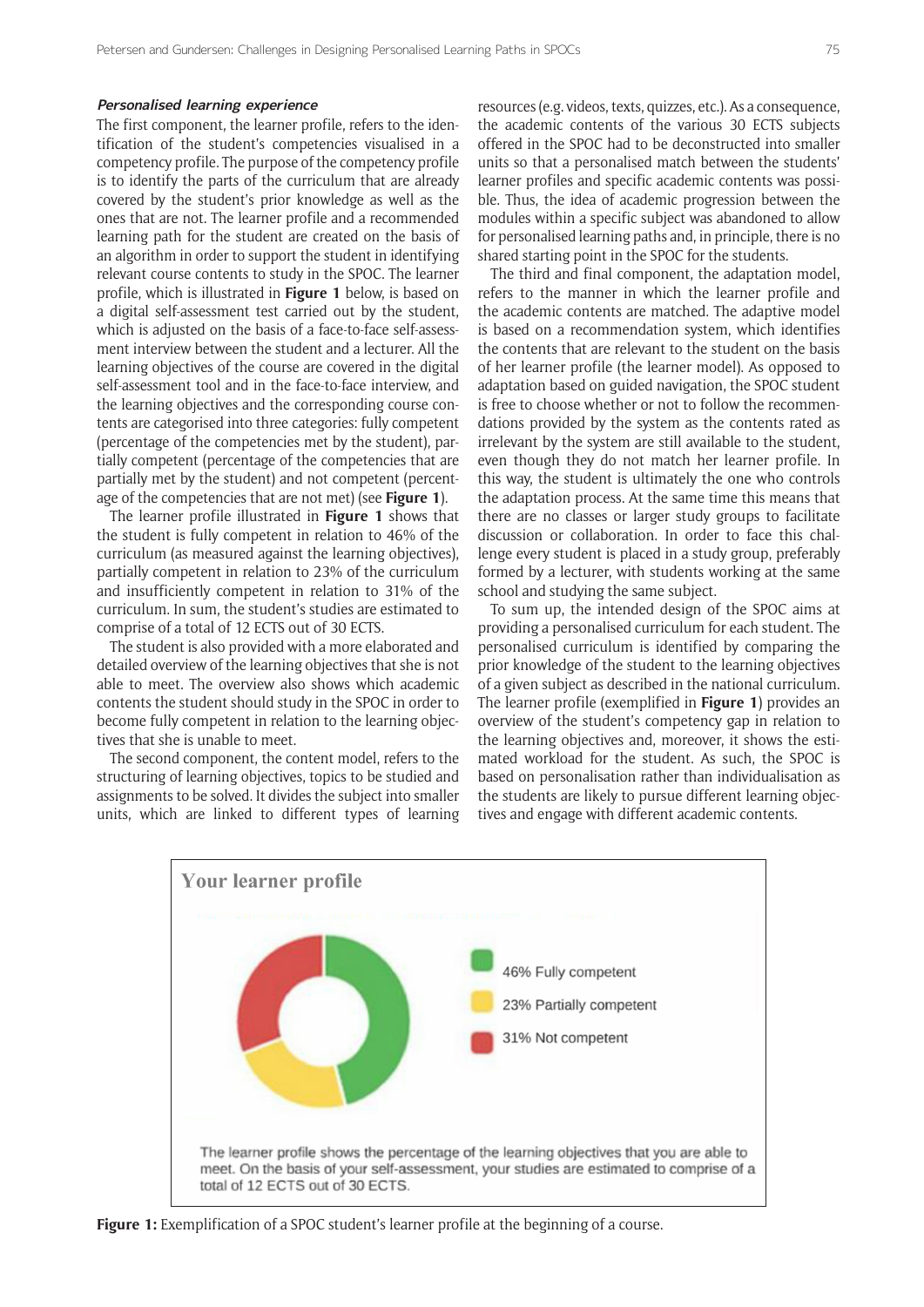## **Implemented Design**

We now turn our attention to the implemented design of the SPOC, that is, how the SPOC is actually used by the students and lecturers, and the possible deviations between the intended and the implemented designs in relation to the three components: the learner model, the content model and the adaptation model.

Firstly, we look into how the learner profiles were created and how the students used the self-assessment tool and the supplementary self-assessment interview. Next, we discuss the content model and how the lecturers reacted to designing an online learning platform that is not based on curricular progression between modules and, lastly, we discuss the deviations between the intended and the implemented designs in relation to the adaptation model from the perspectives of the students and the lecturers.

## **Students and teachers are challenged by a curriculum without progression**

In general, the self-assessment test and the followup interview with a lecturer were well received by the students. While the self-assessment test provided the students with an insight into the full spectrum of the curriculum, the interview helped iron out the feelings of insecurity expressed by some of the students in relation to e.g. understanding the learning objectives correctly, solidifying the value of prior experience and, in general, the interview helped the students in understanding the relationship between their learner profiles and the academic contents in the SPOC. One student states:

"The self-assessment test also provided a valid picture of what you are supposed to learn". (student A)

However, some students, especially those with less experience as teachers or with only limited knowledge of the subject, expressed concerns regarding the massive workload presented to them:

"Let's say you end up feeling really good once you have done the self-assessment test. I just have to do themes number 3 and 4 or something, then obviously it is not stressful, but what if this is not the case? In that way, there are many different starting points for entering the course. Some might need a lot of time for studying, while others don't. I certainly need a lot!" (student B)

Another student supports this perspective and adds that factors other than teaching experience are important:

"Yes, and it's not necessarily a matter of how much teaching experience you have. I've taught this subject for twenty years, but my profile ended up being quite red [the student is referring to the percentage of learning objectives that she was not able to meet according to her learner profile, see the illustration in **Figure 1**]. I might be competent as to all the practical stuff but all the theories, the fancy words, they need to be studied and this takes time. When I saw the results of my learner profile, I actually turned pale because my principal thought I would skate right through the course due to my extensive experience." (student C)

Because many of the students were anxious about not studying the entire curriculum, but only parts of it, they would have liked to have had the opportunity to attend what they refer to as 'introductory lectures' that cover large units of the curriculum, as exemplified by two interviewees:

'What we need is an overall basic lecture on the essential contents for this module. Period!' (student D)

"Yes, that would be great!" (student E)

However, the basic lectures that the students are asking for do not conform with the intended design, which is based on the premise that the curriculum is personalised in accordance with each student's prior knowledge and, for this reason, identifying academic contents that are essential to all students would be impossible. This discrepancy in learning perspective between the intended design and the needs expressed by some students is further considered in the discussion below.

In an evaluation of the SPOC in which the lecturers were interviewed, the manager of the research project argues that:

'The greatest legitimacy problem of the design is related to the breakdown of a subject into competency units without progression. This design element conflicts with the teachers' common conceptions of curriculum design'.

In one of the subjects in particular, the lecturers expressed a concern regarding this issue. Leaving decisions on what to study and in which order to the students alone did not correspond with the lecturers' perception of the subject. As a consequence, they introduced a physical course book covering most of the themes of the subject and quite a few students left the self-assessment interview with the conviction they had to complete the course in a chronological order.

## **The students' learning paths are not based on learner profiles**

The group interviews with the students show that the students learning paths in the SPOC are not necessarily based on their individual learner profiles, but rather on 1) collective decisions made by study groups and 2) a fear of missing out.

## Learning paths based on collective decisions

There is a tendency for students to negotiate a shared learning path in their study groups, which means that their learning paths are not, as intended, based on their personal learner profiles. Instead, they are the result of collective negotiation within the study groups. As one student puts it: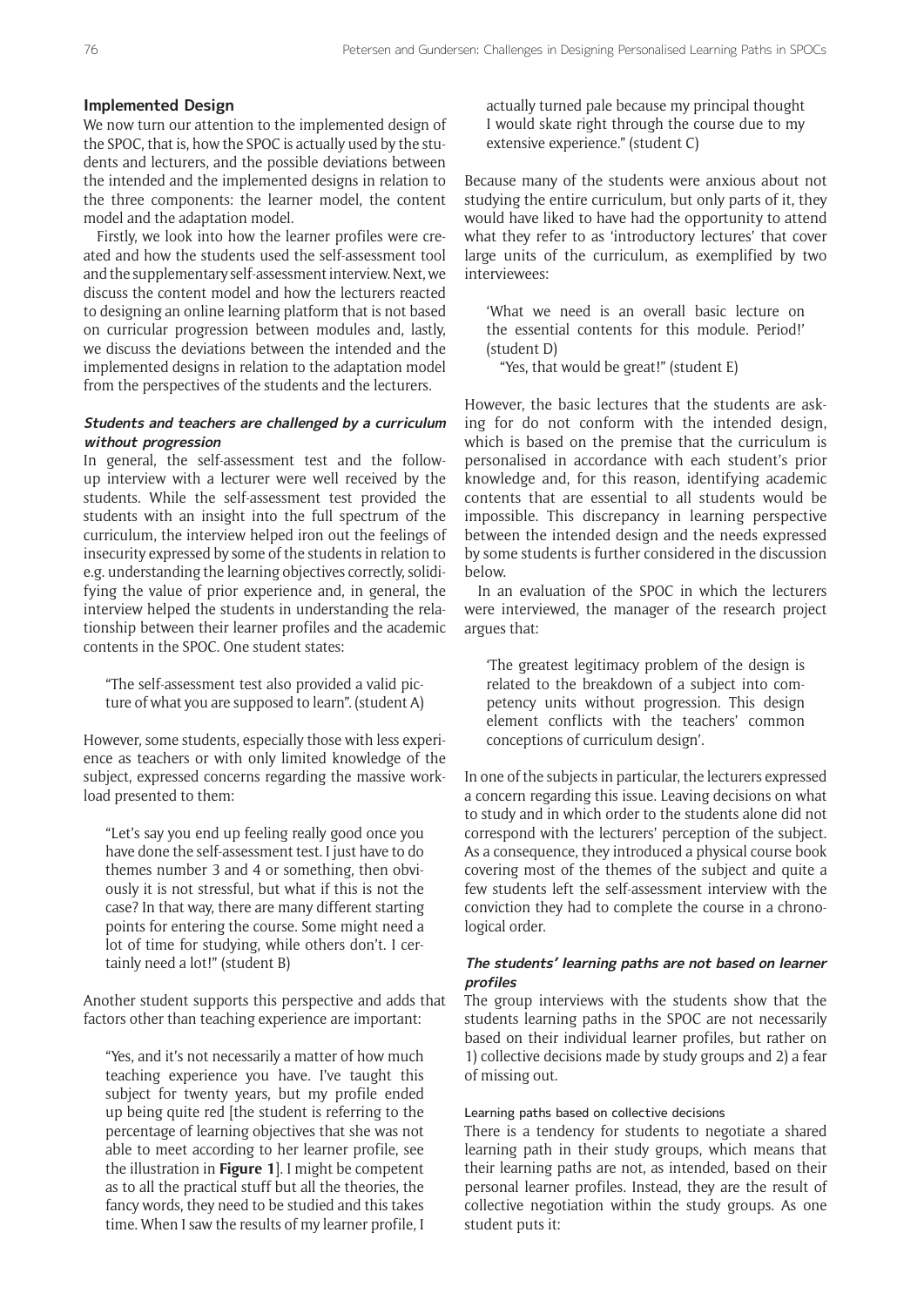'It usually goes like this: 'Ok, so what do we feel like studying today'. That is, if we haven't already agreed on this the last time we met […]. It's very difficult [deciding on what to study in the MOOC]'. (student F)

Another student explains that the topics, i.e. the academic contents, her study group is studying are not always relevant to her:

'If I am the only one who would like to focus on a specific topic and the other four [members of the study group] say "but we really like this topic", then I'm like "Ok, then we'll focus on that".' (student G)

When asked by the interviewer if this approach is counterproductive in relation to the students' individual learner profiles and, in effect, their learning needs, the students agree. The students explain that their study groups have been formed according to geography, so that students who live within close proximity of each other are in the same group, rather than according to their learner profiles or academic interests, which, they argue, would perhaps have been a more relevant criterion for group formation.

Learning paths based on feelings of fear of missing out Some students simply do not follow the personalised learning paths advised by their learner profiles; instead, they study the entire curriculum and all the resources that are available in the SPOC. As one student explains:

'I started out completely chronologically this year, having lots of energy and knowing exactly what to do. I printed the whole lot and I've been reading and reading ever since…' (student H)

This approach clearly clashes with the intended design in that the student 1) assumes that the SPOC builds on chronological progression and 2) assumes that she must study the entire curriculum even though her learner profile tells her otherwise. It is likely that the student is suffering from what we refer to as *academic fear of missing out* (inspired by the popular acronym FOMO) to the extent that she is unable to follow a personalised learning path. However, it also becomes clear that the student does not fully understand the basic design of the SPOC:

'I'm not very good at using the internet, which is probably why I printed everything. I simply need physical copies. My youngest son is 19 and he can help me. My lack of IT competences is a huge challenge. I had, in fact, read a lot of texts before I realised: 'My God, everything is actually systematised in the SPOC!'. I'd just printed all the texts in the order they appeared in, and it really made no sense reading the texts in chronological order, and suddenly it occurred to me: 'Wauw, this [a collection of resources] makes up a topic!' (student H)

This serves to show that the design of the SPOC may be incompatible with (at least some) students' ideas of how a course should be structured and, at the same time, it becomes clear that the SPOC is less successful in addressing some types of students, i.e. students who are not competent IT users or experienced in studying in an online learning environment.

## **Attained Design**

As mentioned previously, the attained design includes the specific outcomes of the educational design in terms of e.g. student satisfaction, completion rates and grade scores (McKenney and Reeves, 2012). A total of 586 students have been enrolled as SPOC students since the SPOC was first launched in 2016, and 515 students have completed the courses they signed up for, that is, they have passed the formal written and/or oral examinations related to the courses in which they were enrolled. The students who have passed one or more formal exams have, generally speaking, received good results. For instance, the SPOC students (19 in total) enrolled in the course English (30 ECTS) received the following results:  $A = 2$  students,  $B = 4$  students,  $C = 11$ students,  $D = 2$ . In the course Danish (40 ECTS), another group of students (12 in total) received similar results:  $A = 3$  students,  $B = 6$  students,  $C = 3$  students.

Despite the fact that the implemented design deviates from the intended design, the SPOC is nevertheless successful in delivering what it was set out to do, i.e. a very high percentage of the students enrolled succeed in passing the formal examinations that they have signed up for and, ultimately, they succeeded in obtaining the formal qualifications in the subjects they teach, as required by the national educational reform.

## **Discussion**

In this section, we discuss the findings presented above, with particular emphasis on the differences in learning perspectives as observed in the intended design and the implemented design.

The intended design is based on a highly individualised learning perspective. The SPOC targets students who are experienced teachers in possession of relevant prior knowledge in relation to the subjects they are studying. For this reason, the intended SPOC design allows for the students to create a learner profile and on the basis of this, the system recommends a personalised learning path for each student. In the SPOC, the students are to work on different types of resources, e.g. texts, videos and quizzes, but they are free to decide which particular resources they want to focus on. Even though the resources are multimodal, oral and written language is nevertheless the he dominant form of presentation and the students are invited to follow rather than initiate. Thus, the student targeted by the intended design is both a competent and highly reflexive person who is able to assess her academic level in relation to a given subject and, at the same time, she is expected to assume the role of a relatively passive receiver of information.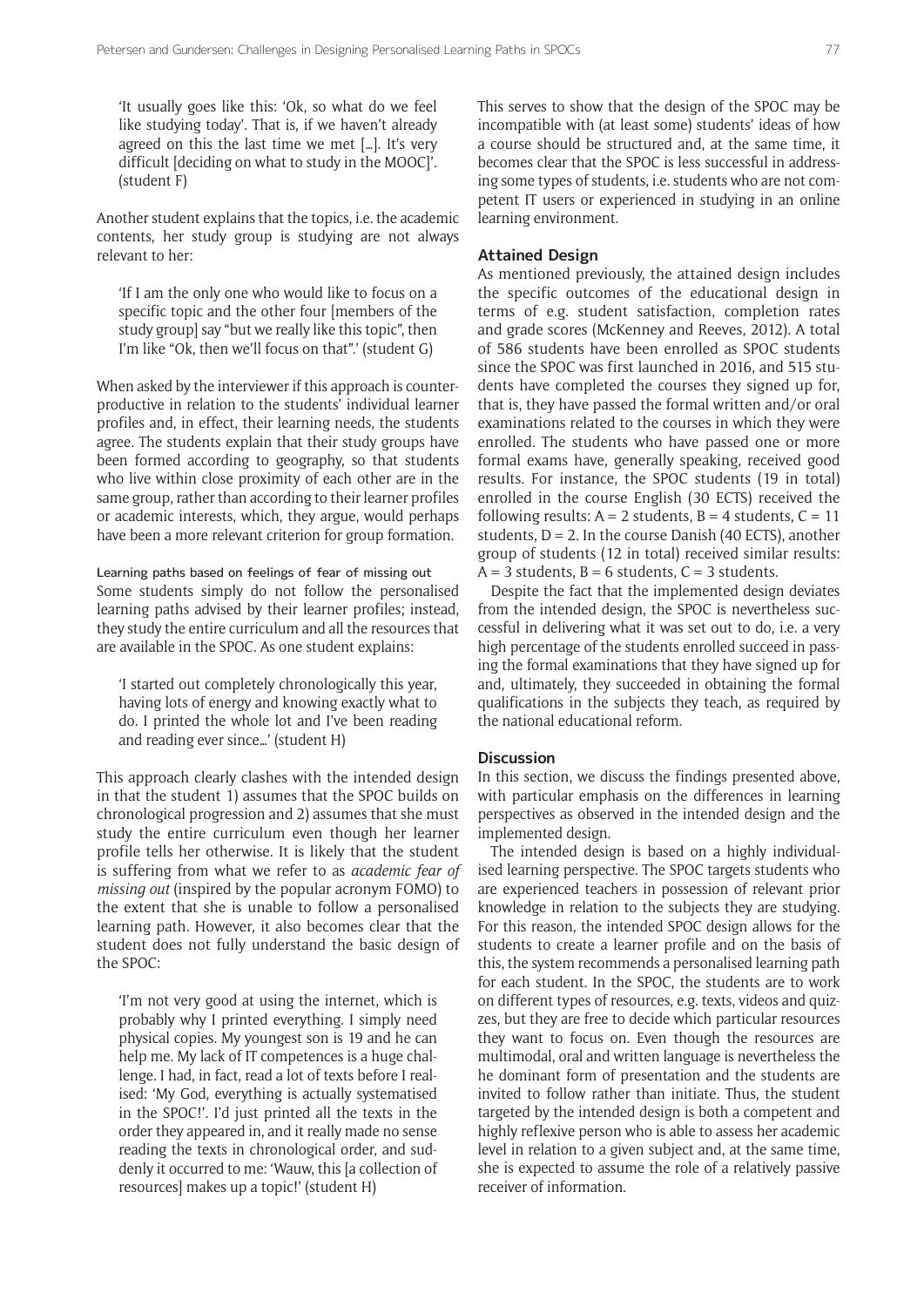A transmission approach is somewhat replicated by the students, who express the need for lectures on essential academic contents within a subject and are happy to leave decisions as to which contents to include to the lecturer. On the other hand, the students also opt for a more discussion-based approach as they collectively negotiate a shared learning path in their study groups as an alternative to having personalised learner paths based on their individual learner profiles. Thus, the students find they gain more from engaging in discussions with their peers than from travelling through a personalised path on their own.

In the case of the lecturers, the breakdown of a subject into smaller units without progression conflicts with their conceptions of curriculum design.

Basically, what the students are asking for is a one-sizefits-all curriculum, or, one-size-fits-all lectures and the lecturers, on the other hand, are challenged in designing a course without progression. This, we would argue, echoes the manufacturing principle of linearity (Robinson, 2011) and may account for some of the differences identified between the intended design and the implemented design of the SPOC.

## **Conclusion**

In the paper, we have explored the challenges of designing personalised learning paths in a SPOC, which performs adaptation on the basis of a recommendation system, and we have discussed the three interrelated components that allow for adaptation within the SPOC, namely the learner profile, the content model and the adaptation model, in order to identify differences between the intended design (what the SPOC set out to do), the implemented design (how the SPOC is used by its users) and the attained design (the outcome of the SPOC).

It is found that the implemented design deviates from the intended design in several respects, for instance, the students collectively negotiate a shared learning path rather than following the path recommended by their learner models, and both the students and the lecturers find it hard to abandon the notion of a fixed curriculum, which leads to a less personalised course.

Moreover, it is concluded that the intended design of the SPOC is based on a highly individualised learning perspective and that it targets students who are competent and highly reflexive but, at the same time, it positions the course participants as relatively passive receivers of information. To some extent, a learning perspective based on transmission is reproduced by the students, who wish for joint lectures for all students, regardless of whether the contents match their individual learner profiles, and they seem content to leave contents-related decisions to the lecturer. Yet, the students seem to employ a more discussion-based approach in their study groups as they collectively negotiate a shared learning path for all study group members.

Further research in adaptive learning designs for online platforms such as MOOCs and SPOCs is needed to minimise the gap between the intended and implemented designs in order to create a more efficient and

targeted learning experience for students in Continuing Professional Development. A place to start would be to explore the methods of participatory design or metadesign as a means for developing dynamic design solutions in education.

## **Competing Interests**

The authors have no competing interests to declare.

#### **References**

- **Akbulut, Y.,** & **Cardak, C. S.** (2012). Adaptive educational hypermedia accommodating learning styles: a content analysis of publications from 2000 to 2011. *Computers & Education*, *58*(2), 835–842. DOI: [https://doi.](https://doi.org/10.1016/j.compedu.2011.10.008) [org/10.1016/j.compedu.2011.10.008](https://doi.org/10.1016/j.compedu.2011.10.008)
- **Amiel, T.,** & **Reeves, T.** (2008). Design-based research and educational technology: rethinking technology and the research agenda. *Educational Technology & Society*, *11*(4), 29–40.
- **Anderson, T.,** & **Shattuck, J.** (2012). Design-based research: a decade of progress in education research? *Educational Researcher*, *41*(1), 16–25. DOI: [https://doi.](https://doi.org/10.3102/0013189X11428813) [org/10.3102/0013189X11428813](https://doi.org/10.3102/0013189X11428813)
- **Clark, D.** (2013). *MOOCs: taxonomy of 8 types of MOOCs*. Retrieved January 31, 2018, from [http://donaldclark](http://donaldclarkplanb.blogspot.dk/2013/04/moocs-taxonomy-of-8-types-of-mooc.html)[planb.blogspot.dk/2013/04/moocs-taxonomy-of-](http://donaldclarkplanb.blogspot.dk/2013/04/moocs-taxonomy-of-8-types-of-mooc.html)[8-types-of-mooc.html](http://donaldclarkplanb.blogspot.dk/2013/04/moocs-taxonomy-of-8-types-of-mooc.html)
- **Conole, G.** (2013). MOOCs as disruptive technologies: strategies for enhancing the learner experience and quality of MOOCs. *Revista de Educación a Distancia*, *39*(15), 1–17. Retrieved December 2, 2018, from <http://www.um.es/ead/red/39/conole.pdf>
- **Conole, G.** (2014). A new classification schema for MOOCs. *The International Journal for Innovation and Quality in Learning*, *2*(3), 65–77. Retrieved December 2, 2018, from <http://innoqual.efquel.org/current-issue/>
- **Fox, A.** (2013). From MOOCs to SPOCs. *Communications of the ACM*. *56*(12), 38–41. DOI: [https://doi.](https://doi.org/10.1145/2535918) [org/10.1145/2535918](https://doi.org/10.1145/2535918)
- **Glaser, R.** (1984). Education and thinking: the role of knowledge. *American Psychologist*, *39*, 93–104. DOI: <https://doi.org/10.1037/0003-066X.39.2.93>
- **Gynther, K.** (2016a). Adaptive designs for learning based on MOOCs: a design framework for personalized learning in teacher professional development. In A. M. Nortvig, B. H. Sørensen, M. Misfeldt, R. Ørngren, B. Allsopp, B. Henningsen, and H. Hautopp (Eds.), *Proceedings for the 5th international conference on designs for learning: designing new learning ecologies* (pp. 46–63). Aalborg: Aalborg Universitetsforlag.
- **Gynther, K.** (2016b). Design framework for an adaptive MOOC enhanced by blended learning: supplementary training and personalized learning for teacher professional development. *The Electronic Journal of eLearning*, *14*(1), 15–30.
- **Khribi, M. K., Jemni, M.,** & **Nasraoui, O.** (2015). Recommendation systems for personalized technology-enhanced learning. In R. H. Kinshuk (Ed.), *Ubiquitous learning environments and technologies*